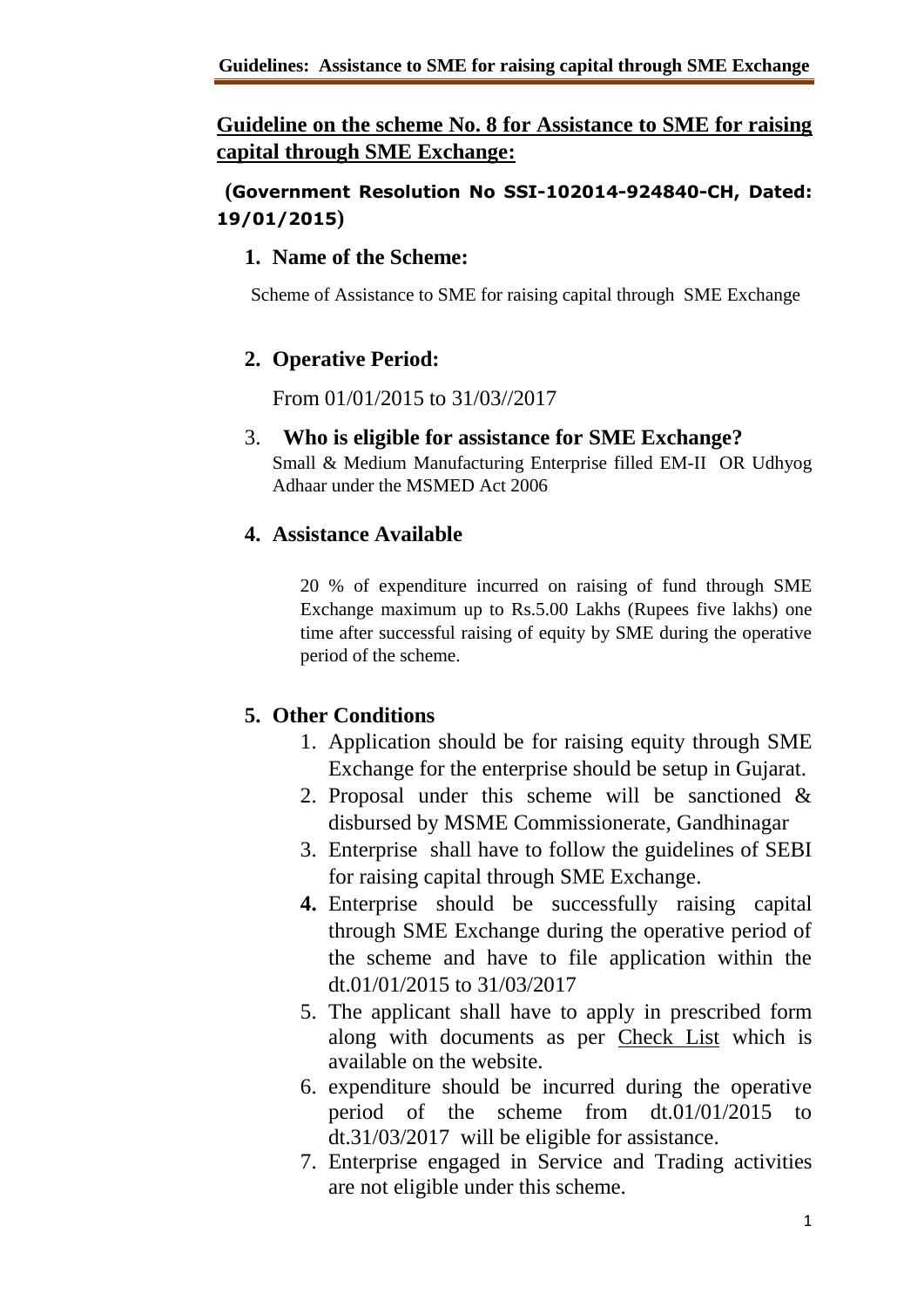8. Following expenditure would be eligible for assistance

| <b>Stock Exchange Filing Fees</b>                   |
|-----------------------------------------------------|
| Registrar to the issue Expenses                     |
| <b>Stock Exchange Software Expenses</b>             |
| SEBI registered merchant banker charges             |
| RTA Fees,, CDSL and NSDL joining and admission Fees |
| Printing charges of prospectus                      |
| Printing charges of Form                            |
| Advertising charges                                 |
| NSE or BSE Fees and other Expenses                  |
| Market making fees                                  |

- 9. SLIC committee's decision will be Final for sanction assistance on above expenditure
- **6. What is the time limit to apply for the scheme for assistance for SME Exchange ?**
	- 1. Applicant shall have to submit application within one year from the date of successfully listing on SME Platform.
	- 2. If applicant apply after one year of successfully listing on SME platform then application will be rejected.
- **7. What are the procedure for applying, scrutiny, sanction and disbursement of assistance under the scheme? 7.1 Procedure to apply:**
	- 1. Applicant have to apply to MSME Commissionerate in prescribed Application Form within one year after successfull listing on SME platform alongwith documents as per Check List.
	- 2. The expenditure statement should be as per Annexure-02 and should be C.A. Certified.
	- 3. payment made by Cheque, RTGS or NEFT will be considered eligible. Cash payment for expenditure like stamp fees and government fees Rs.20,000/- will be considered eligible for the assistance. Cash payment of above Rs.20,000/- will not be eligible for assistance.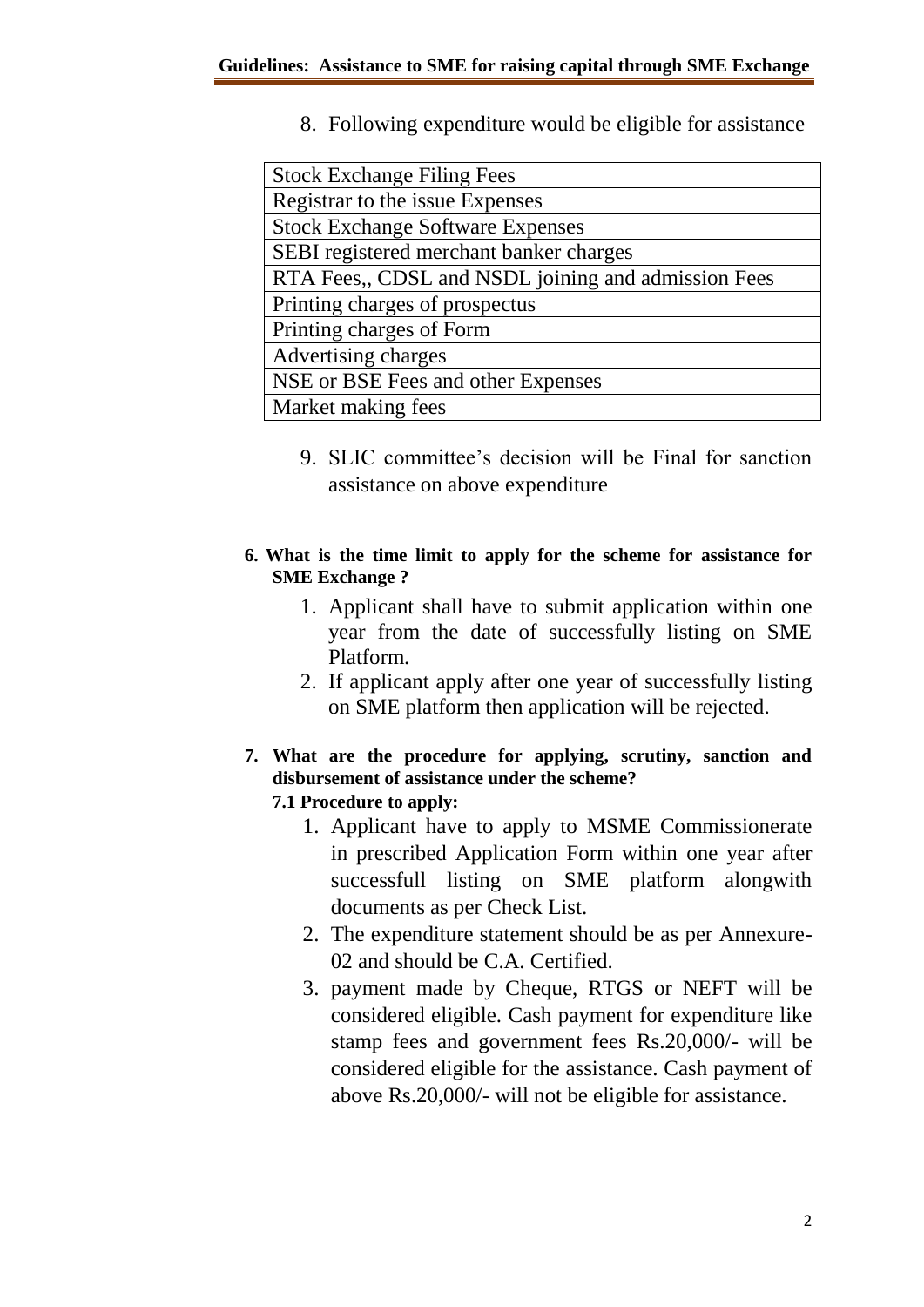#### **7.2 Procedure for scrutiny:**

- 1. Application Form along with relevant self attested documents as per checklist. Stamped and signed by authorised person will be received by MSME Commissionerate..
- 2. The scrutiny will be performed.
- 3. It will be verify that Application for raising equity through SME Exchange for the enterprise should be setup in Gujarat.
- 4. It will be verified that application received within one year from the successful listing on SME platform.
- 5. The constitution/establishment of the enterprise is to be verified with the submissions
- 6. Category of the unit will be verified from valid EM-II/ Udyog Aadhar of the enterprise and audited balance sheet of concern financial year.
- 7. The expenditure statement should be as per Annexure-2. and should C.A. certified and all bills and receipt will be verified.
- 8. Detail expenditure should be verified with Bank account statement of applicant.
- 9. To verify that expenditure made should be within the respective operative period of the scheme.
- 10.After scrutiny H.O. /concern DIC will make inspection and verify expenditure statement.

# **7.3 Procedure for Sanctioning the application:**

- 1. The application along with all complied and requisite documents/information is to be taken up as Agenda item to be put up before the State Level Implementation Committee.
- 2. Sanction letter will be issued to the applicant unit.

# **7.4 Procedure for disbursement to the sanctioned application:**

1. After issuing sanction letter, the MSME Commissionerate /DIC will make physical verification of the documents and expenditure statement within 15 working days.(If not verified earlier)